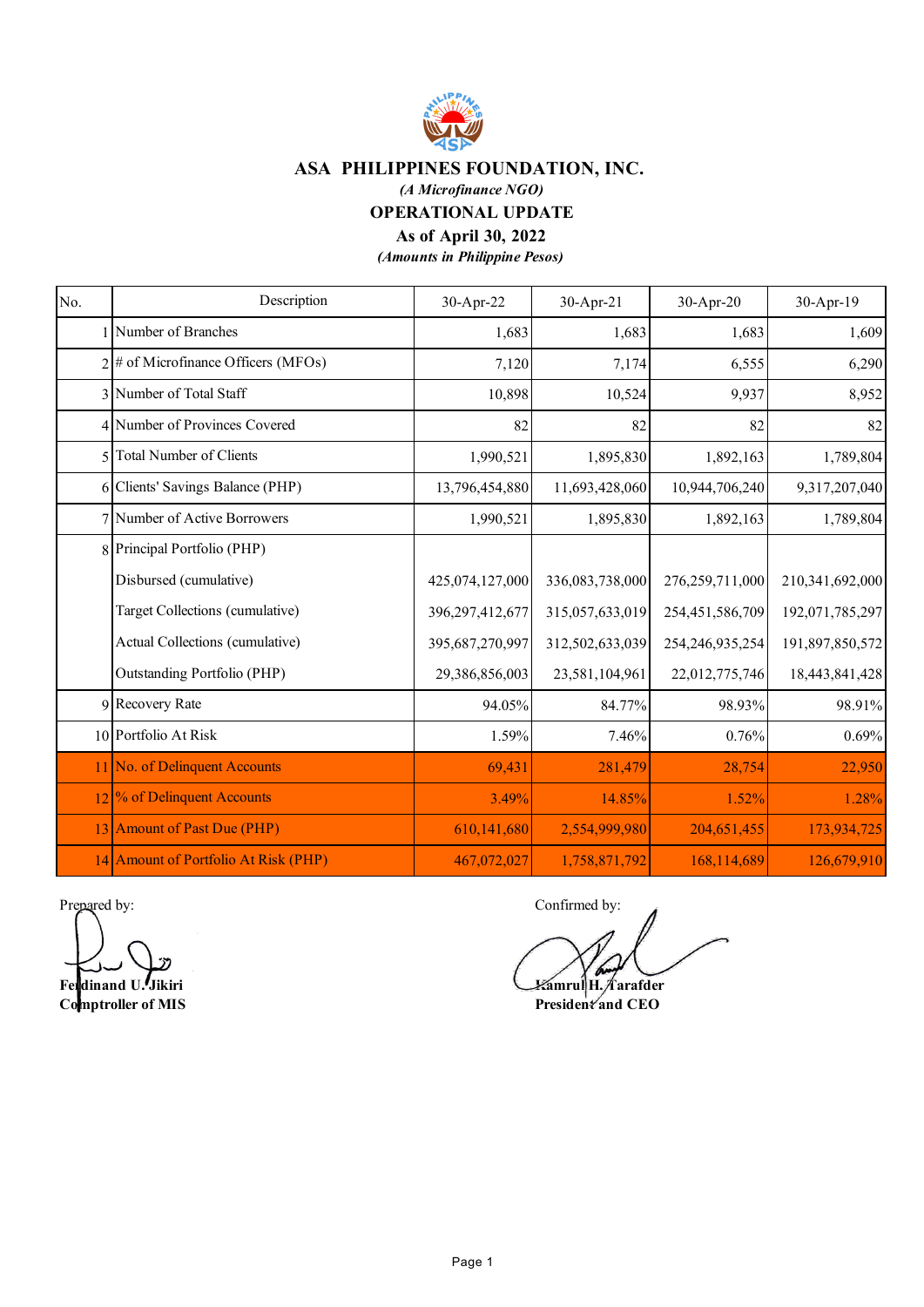

 *(A Microfinance NGO)*

**STATEMENTS OF FINANCIAL POSITION**

**As of April 30, 2022**

|                                            | 30-Apr-22      | 30-Apr-21      | $30-Apr-20$    | 30-Apr-19      |
|--------------------------------------------|----------------|----------------|----------------|----------------|
| <b>ASSETS</b>                              |                |                |                |                |
| Cash                                       | 3,469,846,596  | 4,553,927,907  | 2,612,465,017  | 2,147,946,798  |
| Loans receivables - net                    | 27,425,163,624 | 20,420,286,651 | 20,873,436,496 | 17,441,649,328 |
| Other receivables                          | 35,390,191     | 21,606,403     | 37,457,638     | 91,109,950     |
| Property and equipment - net               | 154,229,652    | 185,474,935    | 181,405,567    | 172,556,119    |
| Other assets                               | 48,895,858     | 42,871,192     | 38,932,241     | 37,644,943     |
| <b>Total Assets</b>                        | 31,133,525,921 | 25,224,167,088 | 23,743,696,959 | 19,890,907,138 |
|                                            |                |                |                |                |
| <b>LIABILITIES AND FUND BALANCE</b>        |                |                |                |                |
| Microsavings                               | 13,796,454,880 | 11,693,428,060 | 10,944,706,240 | 9,317,207,040  |
| Loans payable                              | 400,054,999    | 1,485,008,333  | 1,049,000,000  | 1,570,500,000  |
| Post-employment defined benefit obligation | 1,185,165,579  | 1,010,738,624  | 1,420,542,380  | 630, 211, 755  |
| Other liabilities                          | 1,642,955,447  | 1,436,045,926  | 1,359,491,500  | 1,254,339,766  |
| <b>Total Liabilities</b>                   | 17,024,630,905 | 15,625,220,943 | 14,773,740,120 | 12,772,258,561 |
| Fund Balance                               | 14,108,895,016 | 9,598,946,145  | 8,969,956,839  | 7,118,648,577  |
| <b>Total Liabilities and Fund Balance</b>  | 31,133,525,921 | 25,224,167,088 | 23,743,696,959 | 19,890,907,138 |
|                                            | 0              | $\bf{0}$       | $\bf{0}$       | $\bf{0}$       |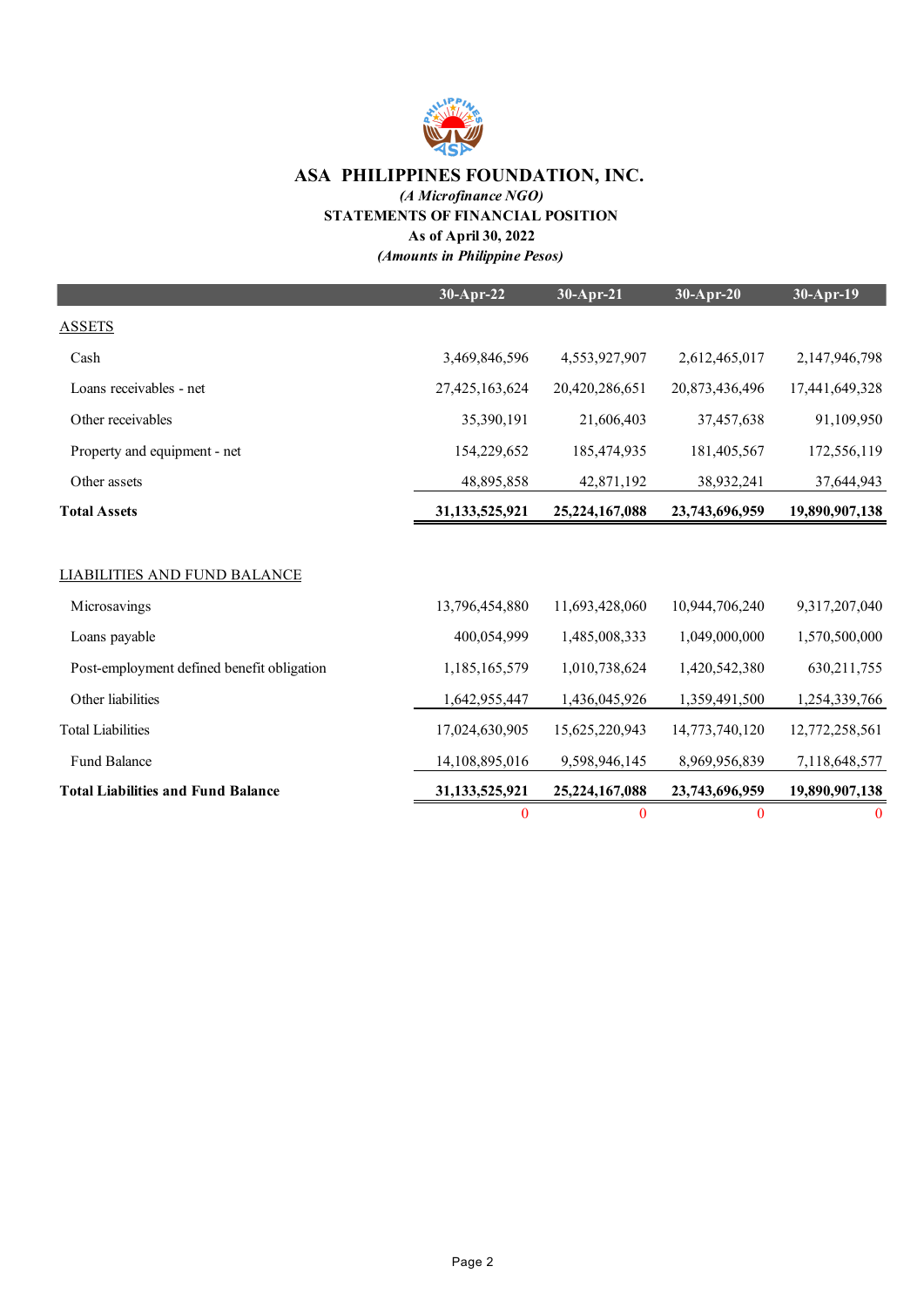

### *(A Microfinance NGO)* **STATEMENTS OF FINANCIAL PERFORMANCE For the Period Ended April 30, 2022**

|                                   | 4 months to<br>30-Apr-2022 | 4 months to<br>30-Apr-2021 | 4 months to<br>30-Apr-2020 | 4 months to<br>30-Apr-2019 |
|-----------------------------------|----------------------------|----------------------------|----------------------------|----------------------------|
| <b>REVENUES</b>                   |                            |                            |                            |                            |
| Service fees                      | 3,787,828,332              | 3,147,998,323              | 2,055,379,767              | 2,542,407,383              |
| Other revenues                    | 92,363,688                 | 54,764,103                 | 25,588,092                 | 36,071,933                 |
|                                   | 3,880,192,020              | 3, 202, 762, 426           | 2,080,967,859              | 2,578,479,316              |
| <b>EXPENSES</b>                   |                            |                            |                            |                            |
| Project costs                     | 2,233,912,887              | 2,002,173,390              | 1,946,566,883              | 1,561,505,843              |
| General and administrative costs  | 395,122,063                | 274,134,818                | 228, 377, 078              | 232,960,215                |
|                                   | 2,629,034,950              | 2,276,308,208              | 2,174,943,961              | 1,794,466,058              |
|                                   |                            |                            |                            |                            |
| EXCESS OF REVENUES OVER EXPENSES  | 1,251,157,070              | 926,454,218                | $-93,976,102$              | 784,013,258                |
| OTHER COMPREHESIVE INCOME (LOSS)  | $\boldsymbol{0}$           | $\mathbf{0}$               | $\theta$                   | $\overline{0}$             |
| <b>TOTAL COMPREHENSIVE INCOME</b> | 1,251,157,070              | 926, 454, 218              | -93,976,102                | 784,013,258                |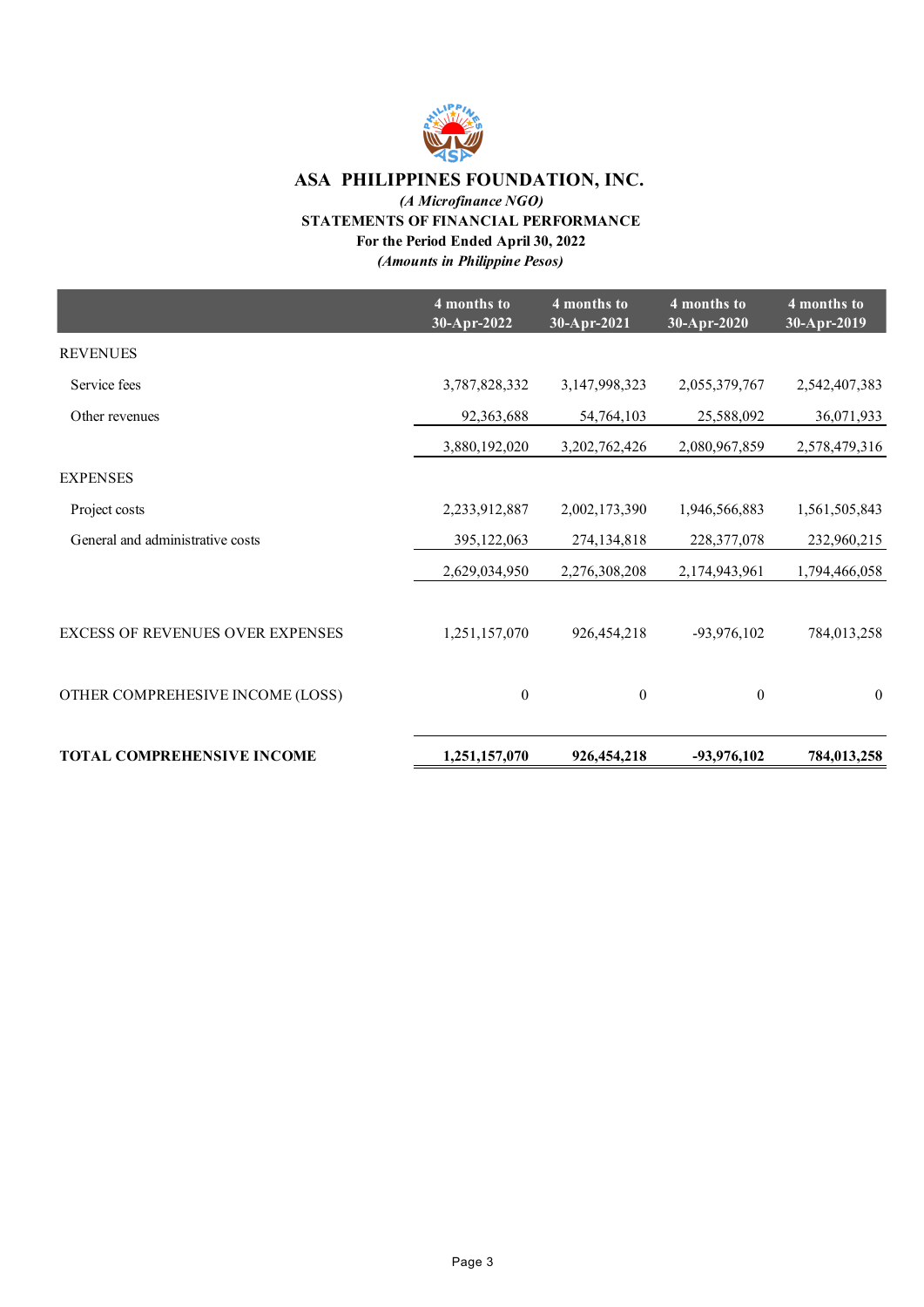

### *(A Microfinance NGO)* **STATEMENTS OF CHANGES IN FUND BALANCES**

# **For the Period Ended April 30, 2022**

|                                                          | 30-Apr-22      | $30-Apr-21$    | 30-Apr-21        | $30-Apr-19$      |
|----------------------------------------------------------|----------------|----------------|------------------|------------------|
| <b>CAPITAL CONTRIBUTION</b>                              | 41,360,000     | 41,360,000     | 41,360,000       | 41,360,000       |
| <b>GENERAL FUND</b>                                      |                |                |                  |                  |
| Balance at beginning of year                             | 12,299,908,846 | 8,516,376,127  | 9,549,844,441    | 6,206,891,419    |
| Excess (deficit) of revenues over expenses               | 1,251,157,070  | 926, 454, 218  | $-93,976,102$    | 784,013,258      |
| Balance at end of year                                   | 13,551,065,916 | 9,442,830,345  | 9,455,868,339    | 6,990,904,677    |
| REMEASUREMENT OF POST-EMPLOYMENT<br>DEFINED BENEFIT PLAN |                |                |                  |                  |
| Balance at beginning of year                             | 516,469,100    | 114,755,800    | $-527,271,500$   | 86,383,900       |
| Other comprehensive income (loss)                        | 0              | $\overline{0}$ | $\boldsymbol{0}$ | $\boldsymbol{0}$ |
| Balance at end of year                                   | 516,469,100    | 114,755,800    | $-527,271,500$   | 86,383,900       |
| <b>TOTAL FUND BALANCE</b>                                | 14,108,895,016 | 9,598,946,145  | 8,969,956,839    | 7,118,648,577    |